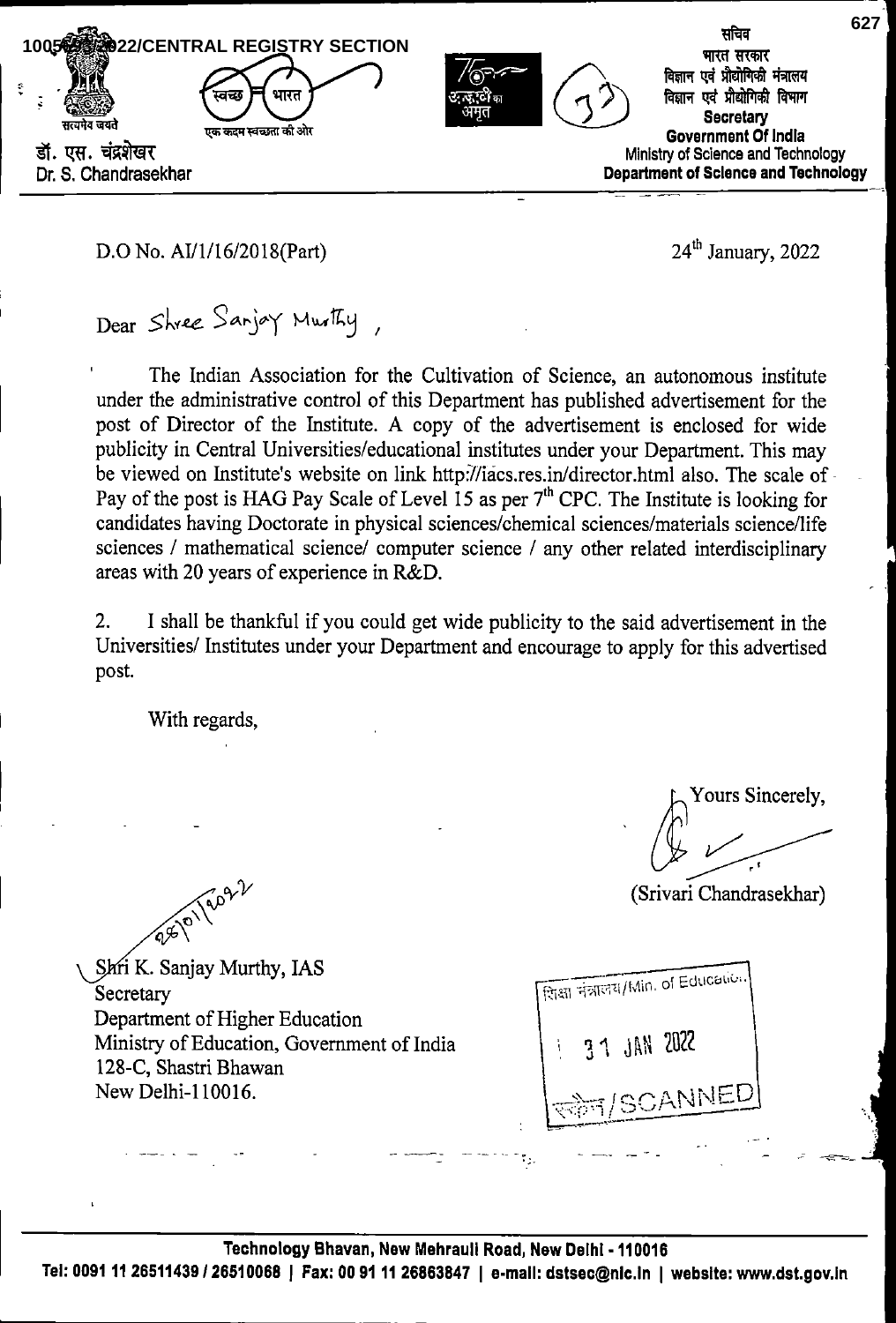$\checkmark$ 

 $\mathcal{C}^{\infty}$  .

# Indian Association for the Cultivation of Science, Kolkata 700032

# (An Autonomous Body under Department of Science & Technology, Govt. of India

and

# A Deemed to be University under Section 3 of the UGC Act. 1956')

# Call for applications/nominations for appointment of Director

The Indian Association for the Cultivation of Science (lACS), Kolkata, a Grants-in-Aid Institution supported by the Department of Science and Technology and a Deemed to be University under section 3 ofthe UGC Act, 1956, is a premier Research Institute of India, with the objective to pursue and promote scientific research and training at the highest level in the frontier and interdisciplinary areas of sciences is in Search and Selection of an Outstanding Scientist/Academic as the Director of the Institute.

Potential candidates should possess creditable academic records, outstanding research performance as evidenced from publications and other outputs such as national and international recognition and a capacity to provide leadership to a group of highly performing research professionals and teachers. The person should have experience of directing/coordinating frontline research programmes and running university at the national and international levels, ability to provide leadership in nourishing basic research and experience in the administrative matters of a research institution with a celebrated legacy.

The incumbent will be appointed on Direct Recruitment/Deputation including short term contract/Reemployment basis for a period of 3 to 5 years or on attaining the age of superannuation (62 years), whichever is earlier.

Pay scale: HAG Level-15 (Rs. 182200 - 224100) plus admissible allowances.

The applicant's age should not exceed 58 years on January 01, 2022.

The application, together with complete CV, may please be sent to Professor Vinod K Singh, - Chairman, Governing Council, Indian Association for the Cultivation of Science, Jadavpur, Kolkata 700032, electronically (director recruit@iacs.res.in), so as to reach him within the closing date of this advertisement, 28.02.2022. Permission of the present employer of the applicants, wherever necessary, would be required. Nominations from Heads of the National R&D Laboratories I Vice Chancellors of Central Universities I Directors of IISc/lITs/IlSERs/NITs I Presidents of Science & Engineering Academies along with the acceptance of the nominated candidates are also solicited, and to be sent by e-mail only.

Detailed Advertisement is available at the website of lACS, viz. www.iacs.res.in.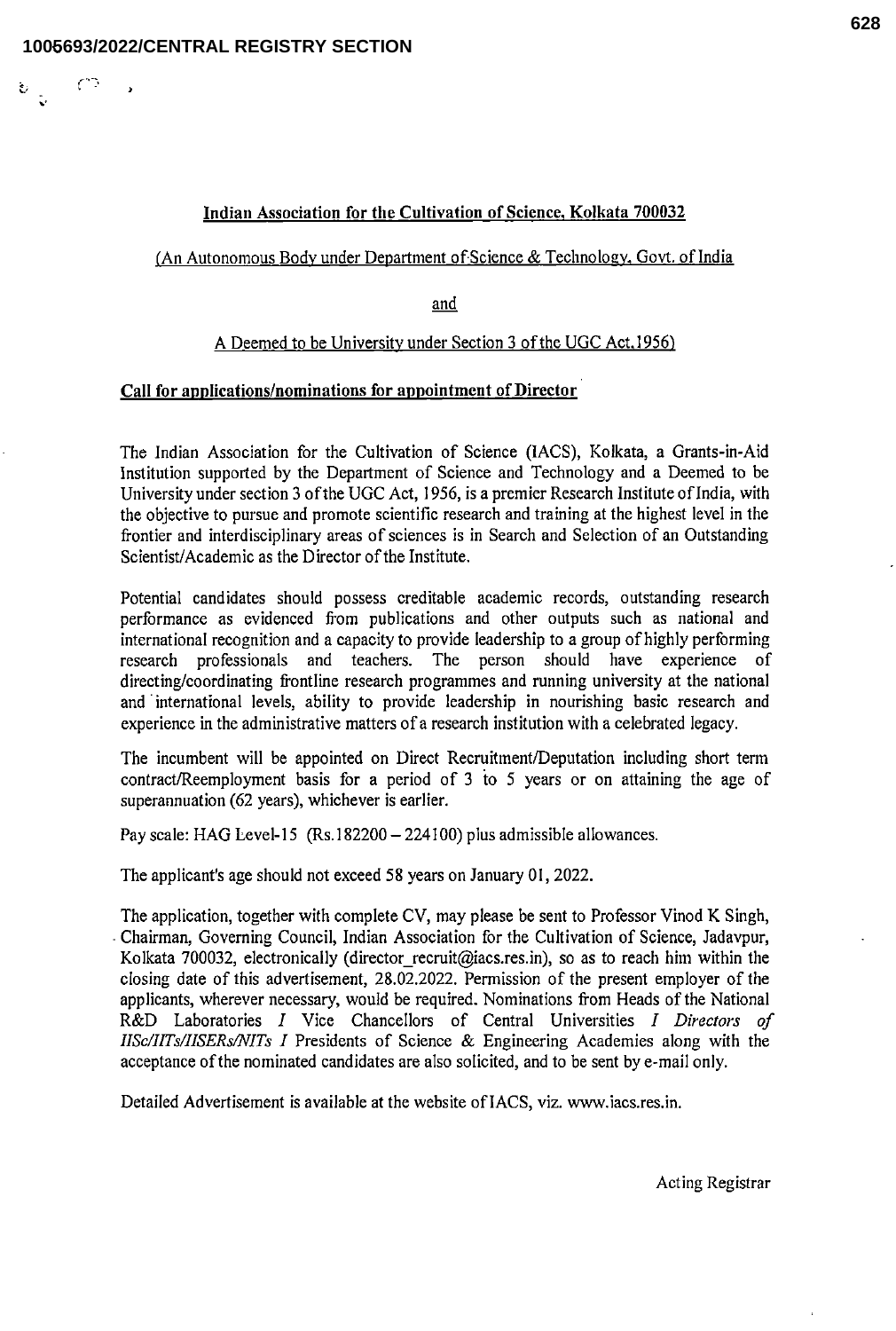÷,

 $\mathbf{r}$ 

### Indian Association for the Cultivation of Science. Kolkata 700032

# (An Autonomous Body under Department of Science & Technology, Govt, of India

and

## A Deemed to be University under Section 3 of the UGC Act.1956)

### Call for applications/nominations for appointment of Director

## Advertisement No. IACS/DA/258/0019 dated 21.1.2022

The Indian Association for the Cultivation of Science (lACS), Kolkata, a Grants-in-Aid Institution supported by the Department of Science and Technology and a Deemed to be University under section 3 of the UGC Act, 1956, is a premier Research Institute of India, with the objective to pursue and promote scientific research and training at the highest level in the frontier and interdisciplinary areas of sciences is in Search and Selection of an Outstanding Scientist/Academic as the Director of the Institute,

Potential candidates should possess creditable academic records, outstanding research performance as evidenced from publications and other outputs such as national and international recognition and a capacity to provide leadership to a group of highly performing research professionals and teachers. The person should have experience of directing/coordinating frontline research programs and running university at the national and international levels, ability to provide leadership in nourishing basic research and experience in the administrative matters of an institution with a celebrated legacy.

The incumbent will be appointed on Direct Recruitment/Deputation including short term contract/Reemployment basis for a period of 3 to 5 years or on attaining the age of superannuation (62 years), whichever is earlier.

Pay scale: HAG Level-15 (Rs.182200 - 224100) plus admissible allowances.

The applicant's age should not exceed 58 years on January 01, 2022.

#### Educational Qualiflcations:

Essential: Doctorate in the area of physical sciences/chemical sciences/materials science/life sciences / mathematical science/ computer science / any other related interdisciplinary areas.

Desirable: (i). Post-doctoral research; (ii). Original published work of high standard; (iii). Evidence of high professional eminence by way of recognitions like fellowship of academics, national international awards in science etc.; (iv). Capacity to provide leadership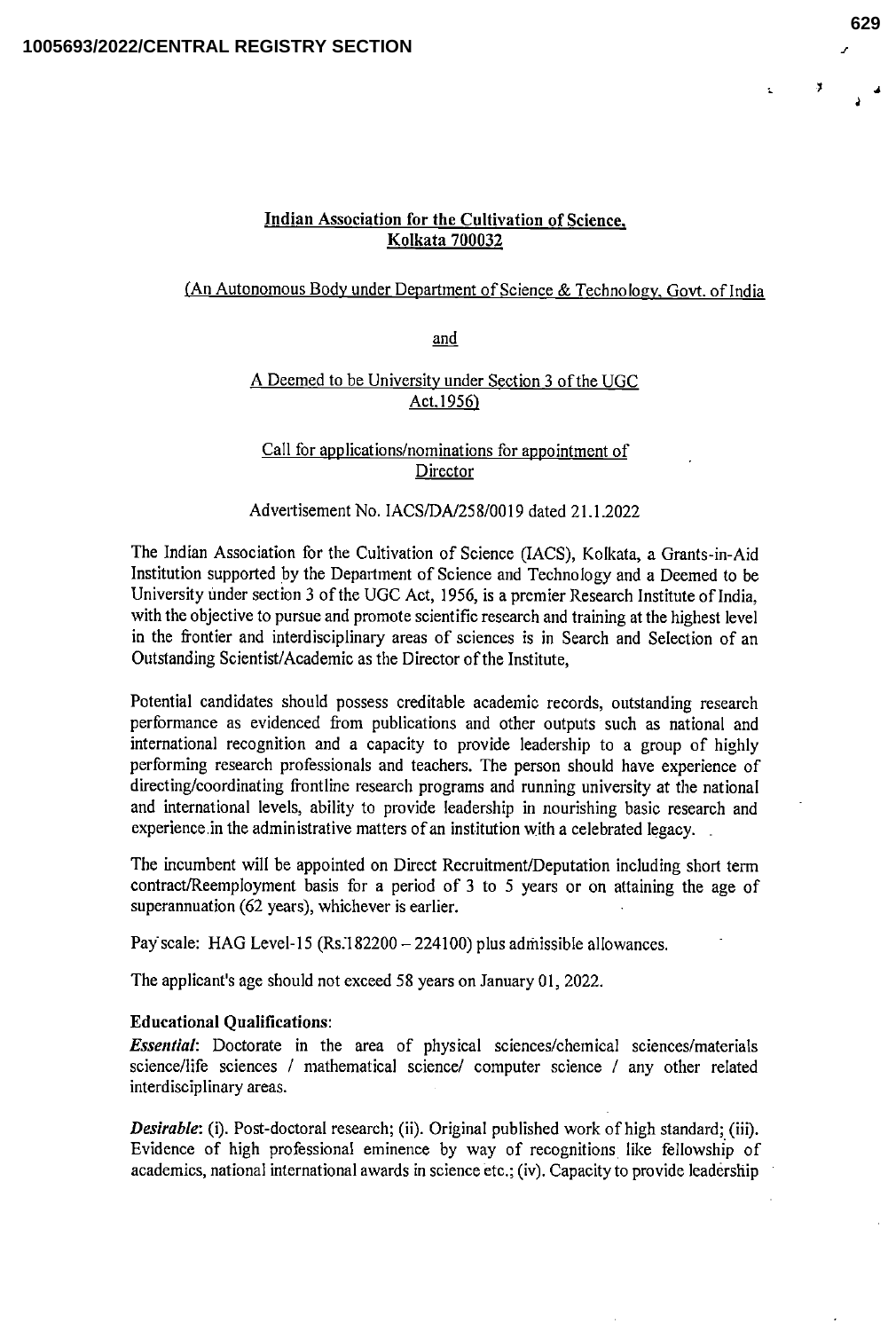r-'x

to a group of highly performing research/ teaching professionals; (v). Ability to provide leadership in nourishing basic research/ teaching and experience in the administrative matters of a research/teaching institution with a celebrated legacy

Experience: For Direct Recruitment Essential: (a) At least 20 years of experience in R&D in industrial and academic institutions and / or Science and Technology organizations or as faculty /scientist of recognized national /international universities / research institutes / corporate R&D Labs etc., out of which 4 years should be in managerial/ administrative capacity for Science & Technology programmes, planning and development, budget &finance, coordination and such organisation matters. This shall also include minimum 10 years of experience as Professor in a University system or ten years ofexperience in a reputed research and/or academic administrative organisation with proof of having demonstrated academic leadership,

(b) R&D experience in the domain areas of research /activities undertaken by the institute such as physical sciences/chemical sciences/ materials science/ life sciences/ mathematical science/ computer science/ any other related interdisciplinary areas.

For Deputation / Contract: In case of Recruitment by Deputation/Contract- Scientists or Technologists working in the Central/ State Governments/ Universities/ Recognized Research Institutions / Semi-Government, Statutory or Autonomous Organizations in India,

(a) i. holding analogous post; or ii. 5 years regular service in the post carrying pay in the pay band of pay of Rs. 144200 - 218200 (Level-14) or equivalent

(b) Possessing the essential educational qualifications and essential experience prescribed for direct recruitment in the above paras.

Tenure/Period of Deputation/Contract: 3 to 5 years or on attaining the age of superannuation (62 years), whichever is earlier.

#### Application/Nomination Process:

The application together with complete CV, may please be sent to Professor Vinod K Singh,<br>Chairman, Governing Council, IACS, Kolkata, preferably electronically IACS, Kolkata, preferably electronically (director recruit@iacs.res.in), within the closing date of this advertisement.

A copy of the application in the prescribed proforma (Application format) given in editable word format should be neatly typed and sent as PDF file along with the duly attested photocopies of certificates in support of qualification and experience by email to director\_recruit@iacs.res.in indicating "Application for the position of Director" in the subject line on or before 28.02.2022.

In case of nominations, the eminent persons nominating a candidate may forward the candidate's application along with recommendations, consent ofthe nominee and duly attested photocopies of Doctorate and Masters' degree certificates in support of qualifications and experience. The nomination must be sent by e-mail to director recruit@iacs.res.in on or before 28.02.2022.

Persons employed in Government Departments, Autonomous Organizations and Public Sector Undertakings, should send their applications through proper channel, along with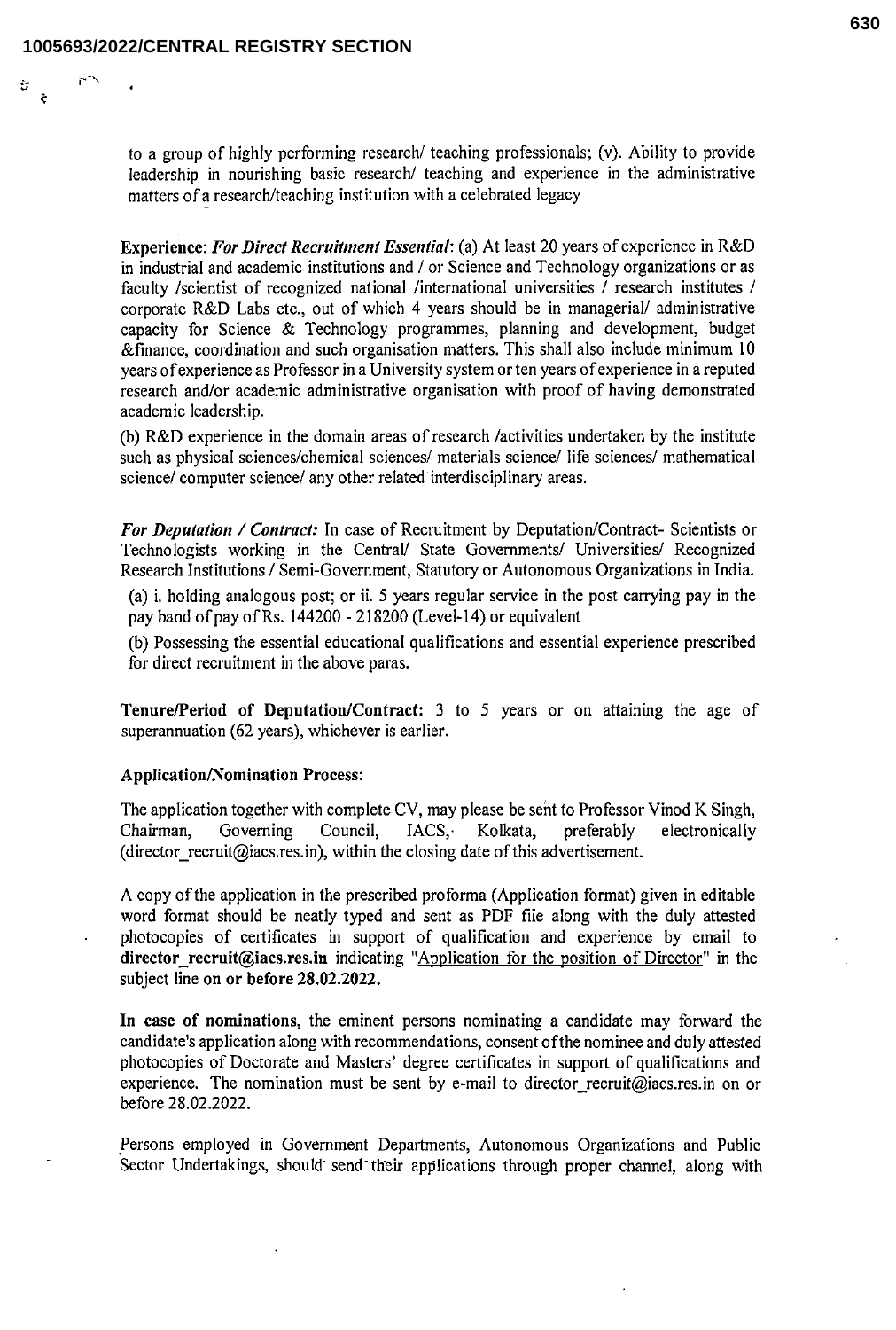NoC/Cadre clearance, Vigilance/Integrity Certificate. The candidates may clearly specify the preferred mode of appointment viz. either by DR or by Deputation or either one ofthese two. In case of appointment on DR basis, the candidate would be required to furnish a consent for technical resignation from his/her substantive post in the parent organization

Self-attested photocopies of certificates in support of Age, qualifications and experience should be sent with the application.

Acting Registrar

i

 $\mathbf{r}^{\prime}$ 

ام '

 $\mathbf{a}$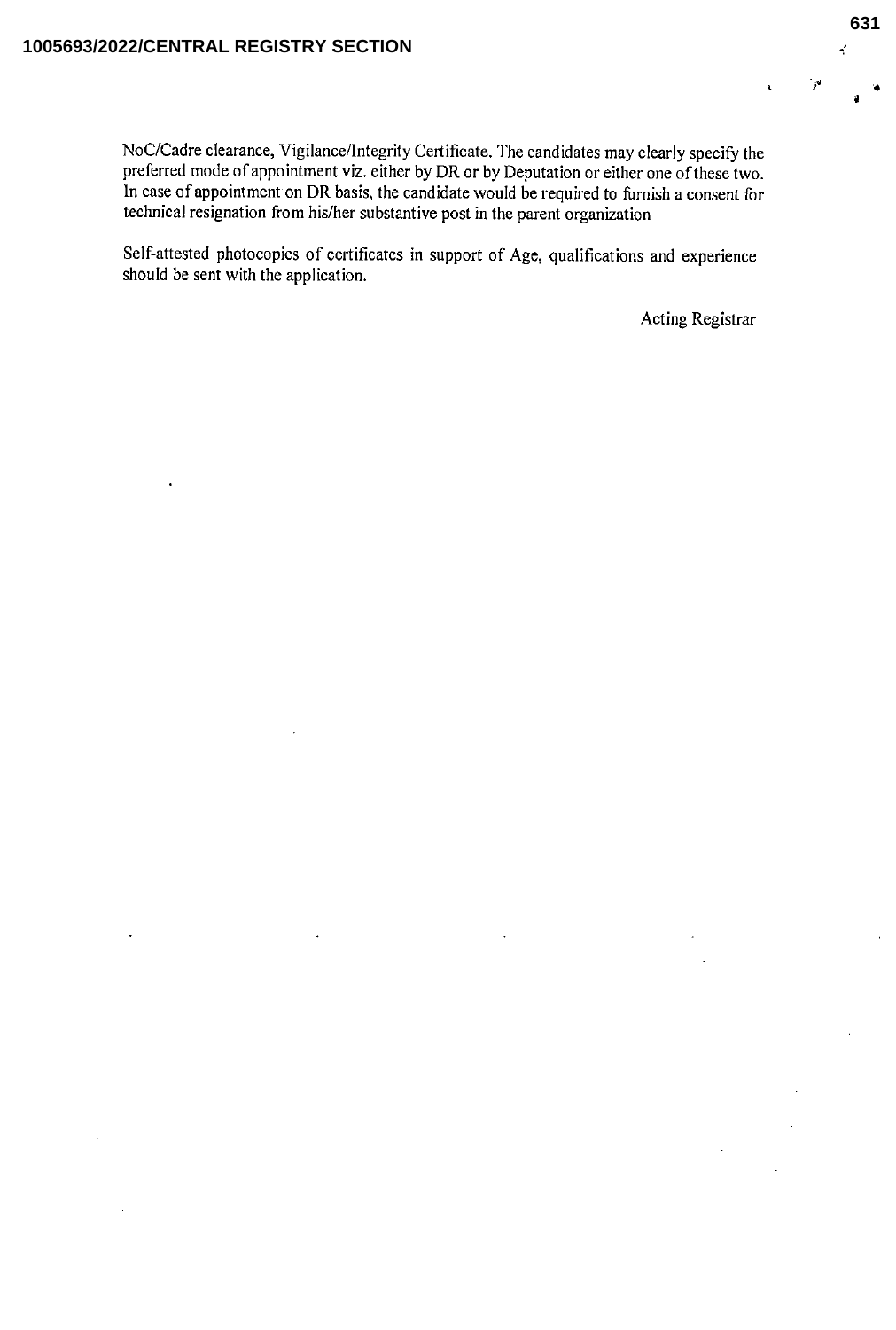•0

### APPLICATION FORMAT

- 1. Name in full (in block letters) :
- 2. Organisation where employed :
- 3. Present position :
- 4. Present Pay level:
- 5. Postal Address:
- 6. E-mail address:
- 7. Phone Number (Mobile & Landline):
- 8. Date of Birth :
- 9. Permanent Address:
- 10. Educational Qualifications indicating chronologically the examinations passed from Bachelor's degree onwards:
- 11. Experience (indicate the position, institution and dates during which each post was held. Also, the total number of years of R&D experience after Master's including the Ph.D. period and total number of years of other experience may be indicated separately).
- 12. Experience in managerial/administrative capacity for Science & Technology programmes, planning and development, budget & finance, coordination and such

organisation matter

- 13. List of Publications, citations, h-index etc:
- 14. Details of Honours/awards/recognitions etc.,
- 15. Fellowships of prestigious academies (National and International), Memberships of Professional Societies etc.:
- 16. Details of projects implemented (completed / in progress):
- 17. Preferred mode of appointment to the post:
- 18. Additional relevant information, if any :
- 19. Declaration'.

I hereby certify that the foregoing information is correct to the best of my knowledge and belief. I have not suppressed any material fact or factual information in the above statements. In case, I have given wrong information, or suppressed any material fact or factual information, then my services are liable to be terminated without giving any notice or reasons thereof. I am not aware of any circumstances which might impair my fitness for employment under the Government.

Dated: Signature of the candidate

Passport